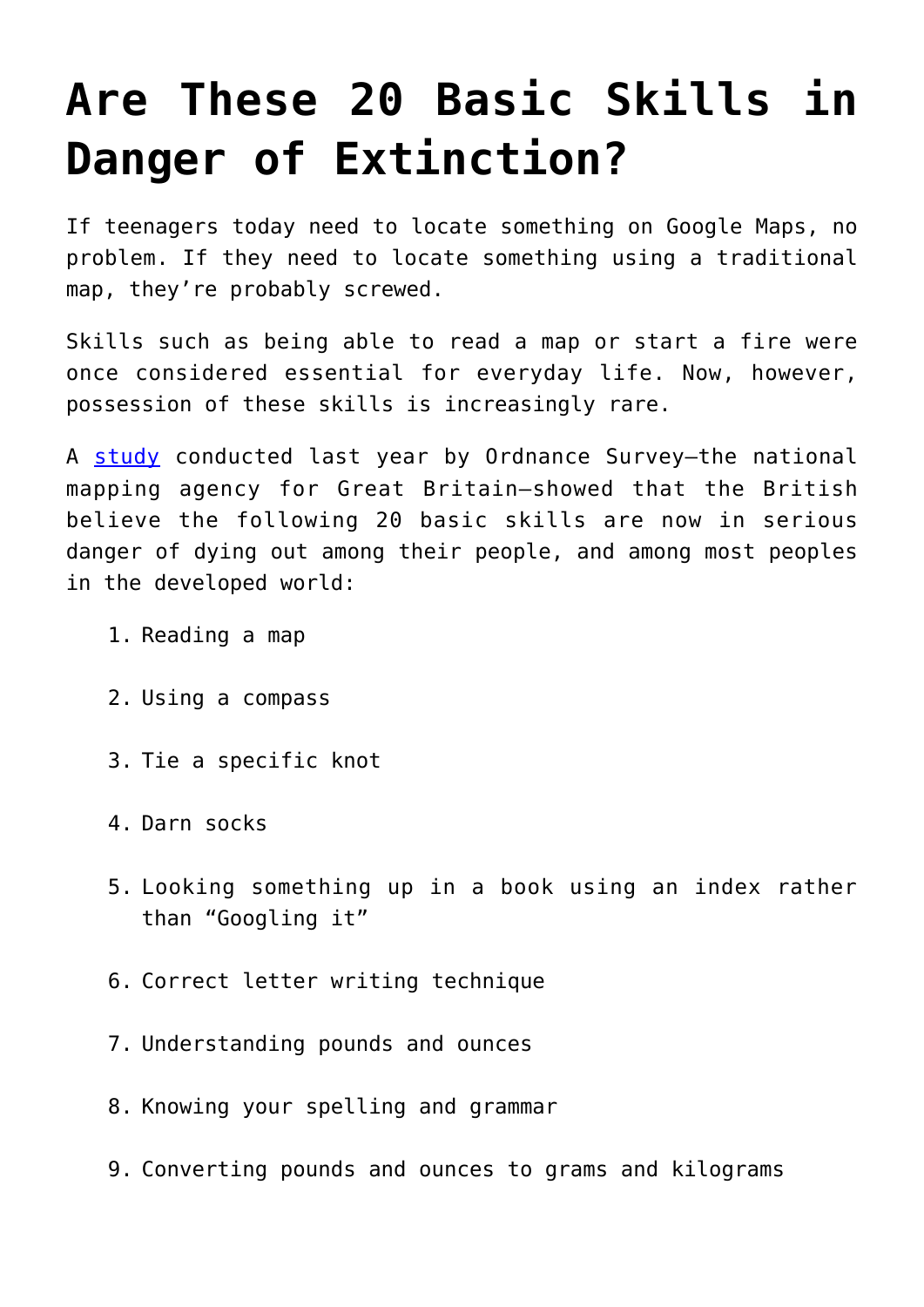10. Starting a fire from scratch

11. Handwriting

12. Understanding feet and inches

13. Knitting

14. Recall a friend or relative's phone number from memory

15. Recall a partner's phone number from memory

16. Identifying trees, insects and flowers

17. Touch typing

18. Baking bread from scratch

19. Taking up trousers

20. Wiring a plug

Granted, in the technological and consumerist culture of the developed world, knowledge of these skills has declined in large part because adults perceive that children can survive without them. But as Hilaire Belloc once said, people are blinded by their immediate past. There are no guarantees that the world as it is now is the world as it will be. Things can change, and many of these skills could once again become crucial.

In addition, many of these skills help people to retain a little humanity amidst technology. They connect us with both nature and the past, which is why, in part, some people still value them.

Should schools and parents make a better effort to prevent some of these skills from being relegated to the dustbin of